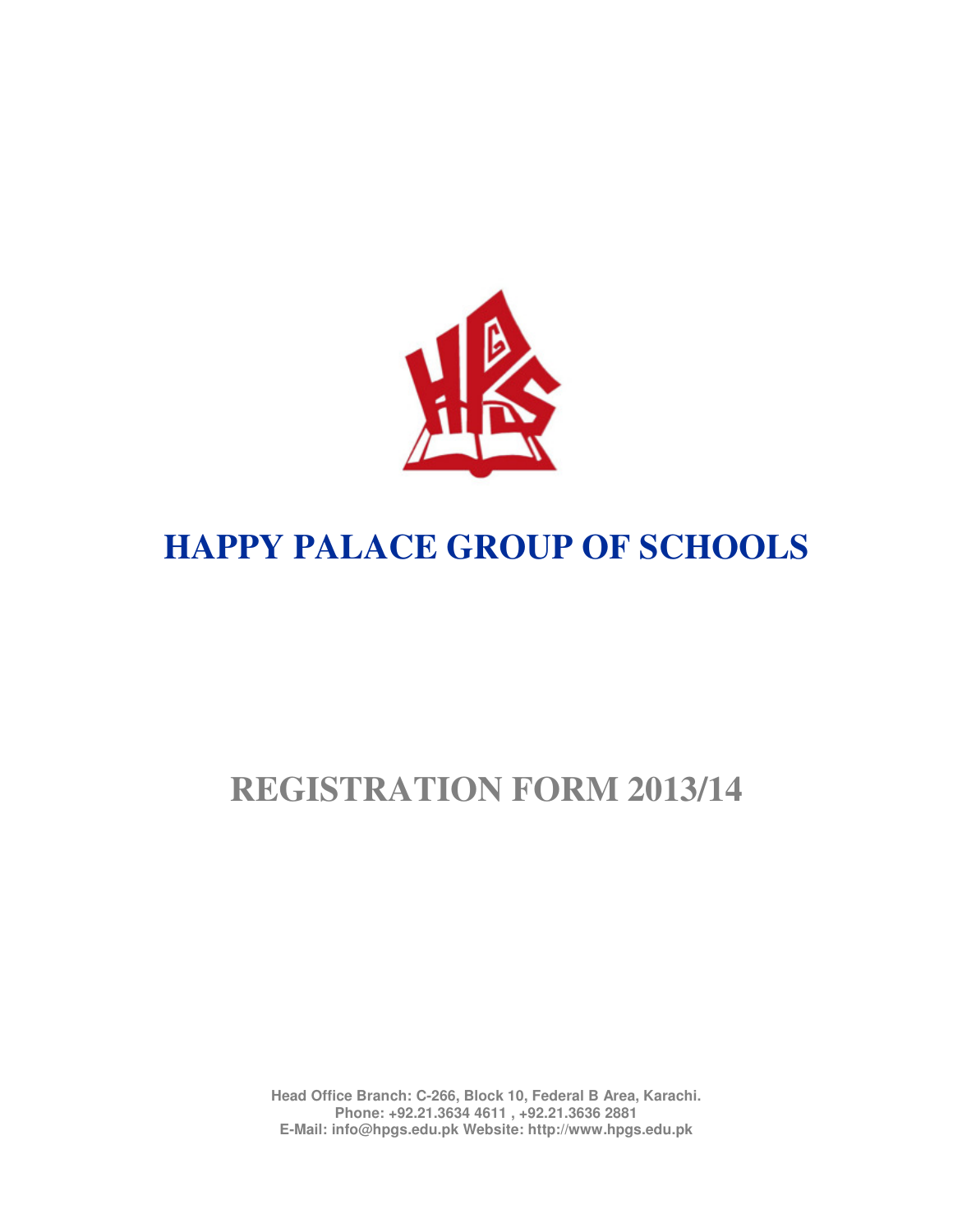

### **HAPPY PALACE GROUP OF SCHOOLS**

### **REGISTRATION FORM 2013/14**

| <b>ADMISSION DETAILS</b>                         |                          |                      |        |                |  |           |     |      |                 |
|--------------------------------------------------|--------------------------|----------------------|--------|----------------|--|-----------|-----|------|-----------------|
| Date                                             |                          | Class Applied for    |        | Grade:         |  |           |     |      |                 |
| <b>STUDENT DETAILS</b>                           |                          |                      |        |                |  |           |     |      |                 |
| <b>Family Name</b>                               |                          |                      |        |                |  |           |     |      |                 |
| Name                                             |                          |                      |        |                |  |           |     |      |                 |
|                                                  | first                    |                      | middle |                |  |           |     | last |                 |
| Date of Birth                                    |                          |                      |        | Gender         |  | Male ?    |     |      | Female <b>2</b> |
|                                                  |                          | $day - month - year$ |        |                |  |           |     |      |                 |
| <b>Family Language</b>                           |                          |                      |        | Nationality    |  |           |     |      |                 |
| Email                                            |                          |                      |        | Mobile No      |  |           |     |      |                 |
| <b>PARENTS DETAILS</b>                           |                          |                      |        |                |  |           |     |      |                 |
| Father's Name                                    |                          |                      |        |                |  |           |     |      |                 |
| <b>CNIC</b>                                      | $\overline{\phantom{a}}$ |                      |        | $\blacksquare$ |  |           |     |      |                 |
| <b>Business Address</b>                          |                          |                      |        |                |  |           |     |      |                 |
| <b>Residential Address</b>                       |                          |                      |        |                |  |           |     |      |                 |
| Occupation                                       |                          |                      |        |                |  |           |     |      |                 |
| Office Phone                                     |                          | Home Phone           |        |                |  | Mobile No |     |      |                 |
| <b>SIBLINGS DETAILS (Brothers &amp; Sisters)</b> |                          |                      |        |                |  |           |     |      |                 |
| 1. Name                                          |                          |                      |        | Gender         |  | Male ?    |     |      | Female ?        |
| School                                           |                          |                      |        | Class          |  |           | Age |      |                 |
| 2. Name                                          |                          |                      |        | Gender         |  | Male ?    |     |      | Female <b>2</b> |
| School                                           |                          |                      |        | Class          |  |           | Age |      |                 |
| 3. Name                                          |                          |                      |        | Gender         |  | Male ?    |     |      | Female <b>2</b> |
| School                                           |                          |                      |        | Class          |  |           | Age |      |                 |
|                                                  |                          |                      |        |                |  |           |     |      |                 |
| <b>EMERGENCY CONTACT DETAILS</b>                 |                          |                      |        |                |  |           |     |      |                 |
| Doctor's Name                                    |                          |                      | Phone  |                |  | Mobile    |     |      |                 |

| <b>CHECK LIST OF DOCUMENTS</b> |          |                   |       |  |        |  |  |
|--------------------------------|----------|-------------------|-------|--|--------|--|--|
| (Please Specify)               | Parent 团 | Relative <b>?</b> |       |  |        |  |  |
| Relative's Name                |          |                   | Phone |  | Mobile |  |  |
|                                |          |                   | .     |  | .      |  |  |

 **Applicants must submit the following documents to the school without which the application will not be processed.** 

| Last three Report Cards with photocopy (if | [?] | <b>Birth Certificate</b>          | 3 |
|--------------------------------------------|-----|-----------------------------------|---|
| applicable)                                |     |                                   |   |
| Photographs x 2                            | [?] | Leaving Certificate               | 卪 |
| Awards/Certificates                        | ?   | A non-refundable fee of Rs. 300/- | 卪 |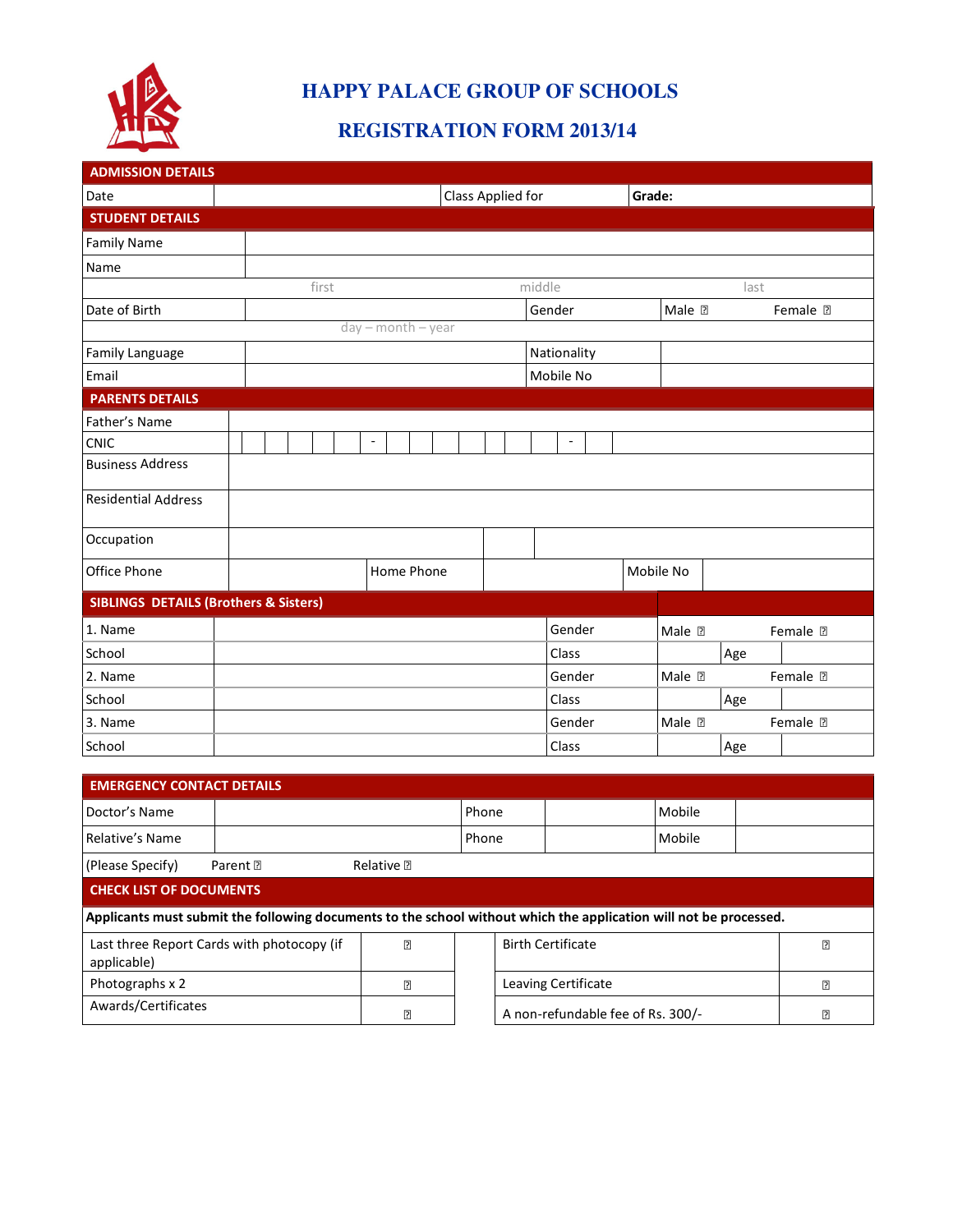#### **Declaration**

I/We do hereby declare that all the details provided above are true. If any misinformation is found at any stage of the applicant's study, his/her registration may be cancelled and any action taken by the school will be accepted by me/us. We also agree to abide by all existing rules and regulations of the school and those that may be framed from time to time.

Signature of Parent/Guardian Date

| <b>FOR OFFICIAL USE ONLY</b>     |  |  |                       |  |  |  |  |
|----------------------------------|--|--|-----------------------|--|--|--|--|
| Administrative                   |  |  | <b>Admission Test</b> |  |  |  |  |
| Registration receipt No.         |  |  | Subject (s) of test   |  |  |  |  |
| Amount Received                  |  |  | Day Date Time         |  |  |  |  |
| Class for which admission sought |  |  |                       |  |  |  |  |

 $\frac{1}{2}$  ,  $\frac{1}{2}$  ,  $\frac{1}{2}$  ,  $\frac{1}{2}$  ,  $\frac{1}{2}$  ,  $\frac{1}{2}$  ,  $\frac{1}{2}$  ,  $\frac{1}{2}$  ,  $\frac{1}{2}$  ,  $\frac{1}{2}$  ,  $\frac{1}{2}$  ,  $\frac{1}{2}$  ,  $\frac{1}{2}$  ,  $\frac{1}{2}$  ,  $\frac{1}{2}$  ,  $\frac{1}{2}$  ,  $\frac{1}{2}$  ,  $\frac{1}{2}$  ,  $\frac{1$ 

Office In Charge's Name: example and Signature: example and Signature: example and Signature: example and Signature: